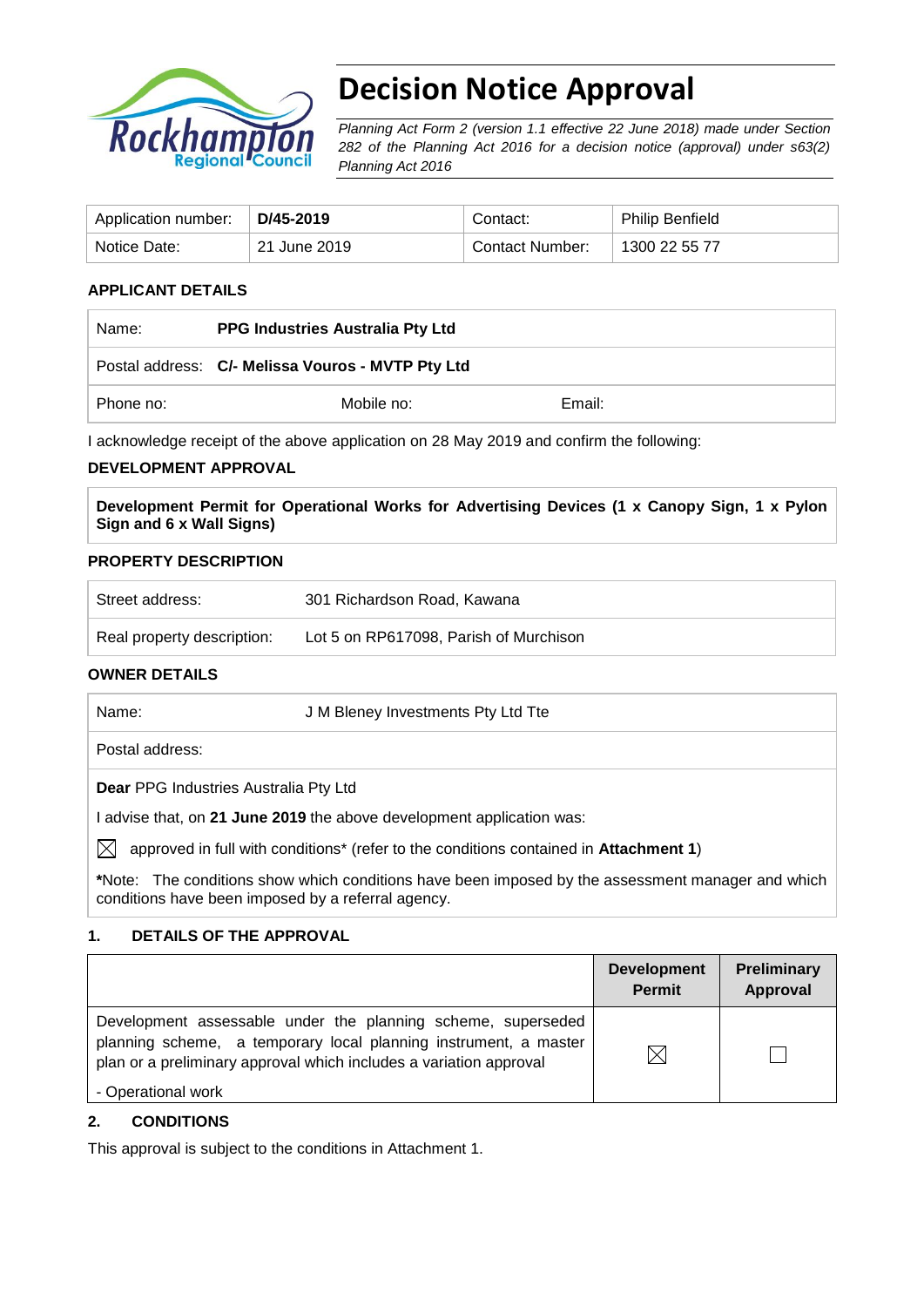## **3. FURTHER DEVELOPMENT PERMITS REQUIRED**

Please be advised that the following development permits are required to be obtained before the development can be carried out:

| Type of development permit required | Subject of the required development permit |
|-------------------------------------|--------------------------------------------|
| Building Works                      |                                            |

#### **4. REFERRAL AGENCIES** NIL

#### **5. THE APPROVED PLANS**

#### **The approved development must be completed and maintained generally in accordance with the approved drawings and documents:**

| <b>Plan/Document Name</b> | Prepared by | Date          | Reference No.                | Version/Issue |
|---------------------------|-------------|---------------|------------------------------|---------------|
| Signage Plan              |             | 12 April 2019 | <b>Rockhampton New Store</b> | Sheet 17      |

Endorsement of any plans approved by Rockhampton Regional Council:

- 1. is only an endorsement that the drawing/s appear/s to be suitable for the purposes of construction and use;
- 2. is not an endorsement that the drawing/s is/are free of errors or omissions, nor when works are carried out pursuant to the drawing/s that they will be free from errors or omissions or will comply with or satisfy any other requirement or purpose;
- 3. does not connote any assumption of risk by Rockhampton Regional Council or by any approving or assessing officers of Rockhampton Regional Council; and
- 4. any changes to the above drawings during or prior to construction must be approved by Rockhampton Regional Council in writing prior to undertaking construction. Rockhampton Regional Council will not accept any changed works which are not reflected through a design change process. No design changes or alterations to plans may be undertaken at the "as constructed" stage.

Responsibility for the drawing/s and any errors or omissions in it or consequent defects arising from it remain with the author of the drawing and the signing Registered Professional Engineering of Queensland.

## **6. CURRENCY PERIOD FOR THE APPROVAL (s.85 of the Planning Act)**

Pursuant to section 85 of *Planning Act 2016,* the Development Permit lapses at the expiration of two (2) years after the date of issue of this approval.

## **7. STATEMENT OF REASONS**

| Description of the<br>development |    | The proposed development is for Operational Works for Advertising<br>Devices (1 x Canopy Sign, 1 x Pylon Sign and 6 x Wall Signs)                                                                                                                                                                                                                         |  |  |
|-----------------------------------|----|-----------------------------------------------------------------------------------------------------------------------------------------------------------------------------------------------------------------------------------------------------------------------------------------------------------------------------------------------------------|--|--|
| <b>Reasons for Decision</b>       | a) | The proposed advertising devices do not compromise the strategic<br>framework in the Rockhampton Region Planning Scheme 2015;                                                                                                                                                                                                                             |  |  |
|                                   | b) | Assessment of the development against the relevant zone purpose,<br>planning scheme codes and planning scheme policies demonstrates<br>that the proposed development will not cause significant adverse<br>impacts on the surrounding natural environment, built environment and<br>infrastructure, community facilities, or local character and amenity; |  |  |
|                                   | C) | The proposed development does not compromise the relevant State<br>Planning Policy; and                                                                                                                                                                                                                                                                   |  |  |
|                                   | d) | On balance, the application should be approved because the<br>circumstances favour Council exercising its discretion to approve the<br>application even though the development does not comply with an                                                                                                                                                    |  |  |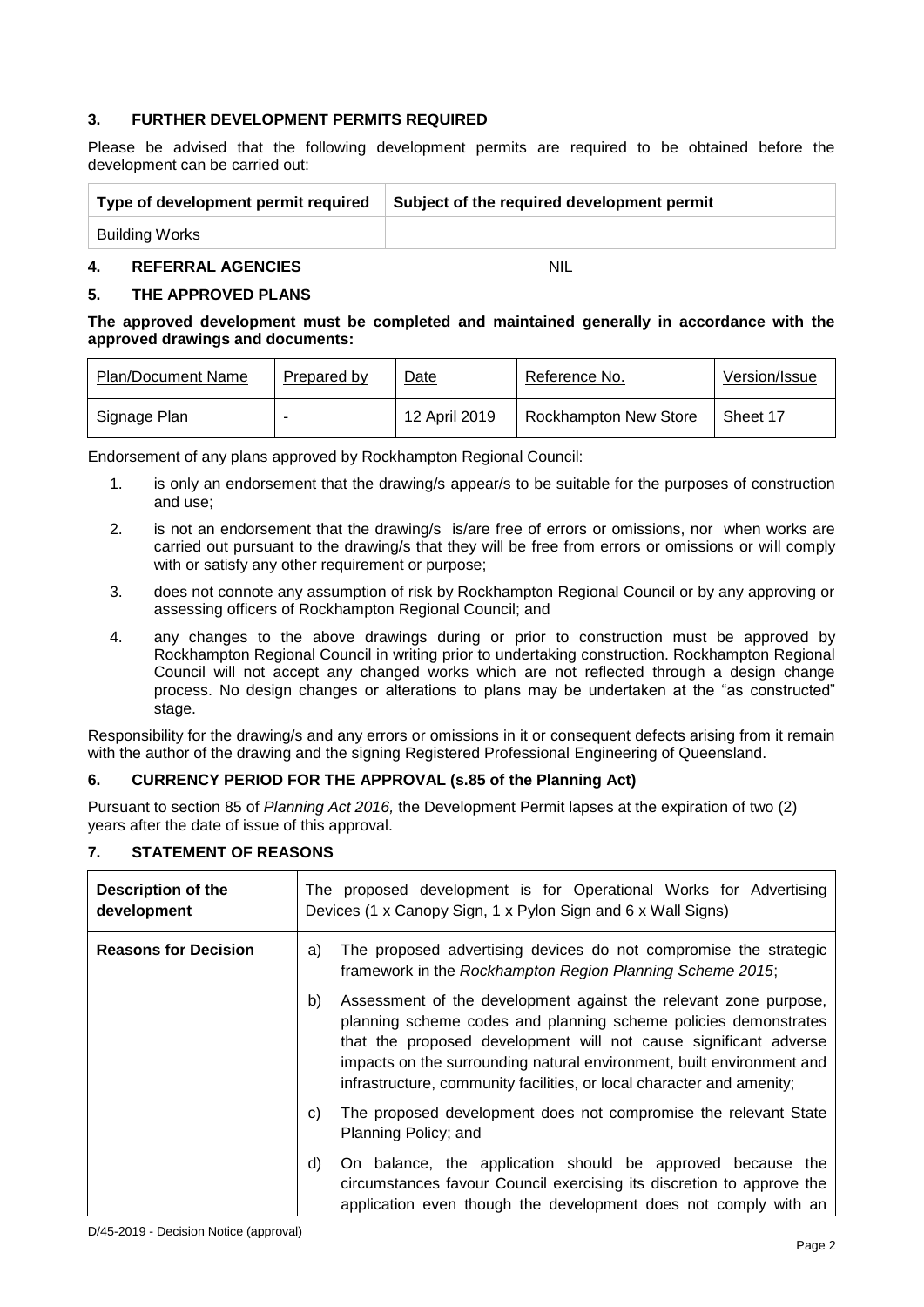|                                                 | aspect of the assessment benchmarks.                                                                                                                                                                                                                     |  |  |
|-------------------------------------------------|----------------------------------------------------------------------------------------------------------------------------------------------------------------------------------------------------------------------------------------------------------|--|--|
| <b>Assessment Benchmarks</b>                    | The proposed development was assessed against the following assessment<br>benchmarks:<br>Advertising Devices Code.<br>٠                                                                                                                                  |  |  |
| <b>Compliance with</b><br>assessment benchmarks | The development was assessed against the assessment benchmark listed<br>above and complies with the code.                                                                                                                                                |  |  |
| <b>Matters prescribed by</b><br>regulation      | The State Planning Policy - Part $E_i$<br>٠<br>The Central Queensland Regional Plan;<br>$\bullet$<br>The Rockhampton Region Planning Scheme 2015; and<br>٠<br>The common material, being the material submitted with<br>the<br>$\bullet$<br>application. |  |  |

## **8. RIGHTS OF APPEAL**

The rights of an applicant to appeal to a tribunal or the Planning and Environment Court against a decision about a development application are set out in chapter 6, part 1 of the *Planning Act 2016*. There may also be a right to make an application for a declaration by a tribunal (see chapter 6, part 2 of the *Planning Act 2016).*

## *Appeal by an applicant*

An applicant for a development application may appeal to the Planning and Environment Court against the following:

- the refusal of all or part of the development application
- a provision of the development approval
- the decision to give a preliminary approval when a development permit was applied for
- a deemed refusal of the development application.

An applicant may also have a right to appeal to the Development tribunal. For more information, see schedule 1 of the *Planning Act 2016*.

The timeframes for starting an appeal in the Planning and Environment Court are set out in section 229 of the *Planning Act 2016*.

**Attachment 2** is an extract from the *Planning Act 2016* that sets down the applicant's appeal rights and the appeal rights of a submitter.

## **9. WHEN THE DEVELOPMENT APPROVAL TAKES EFFECT**

This development approval takes effect:

From the time the decision notice is given  $-$  if there is no submitter and the applicant does not appeal the decision to the court.

Or

When the submitter's appeal period ends – if there is a submitter and the applicant does not appeal the decision to the court.

Or

Subject to the decision of the court, when the appeal is finally decided  $-$  if an appeal is made to the court.

#### **10. ASSESSMENT MANAGER**

| Name: | <b>Philip Benfield</b>   | Signature: | Date: 21 June 2019 |
|-------|--------------------------|------------|--------------------|
|       | <b>OPERATIONAL WORKS</b> |            |                    |
|       | <b>ADMINISTRATOR</b>     |            |                    |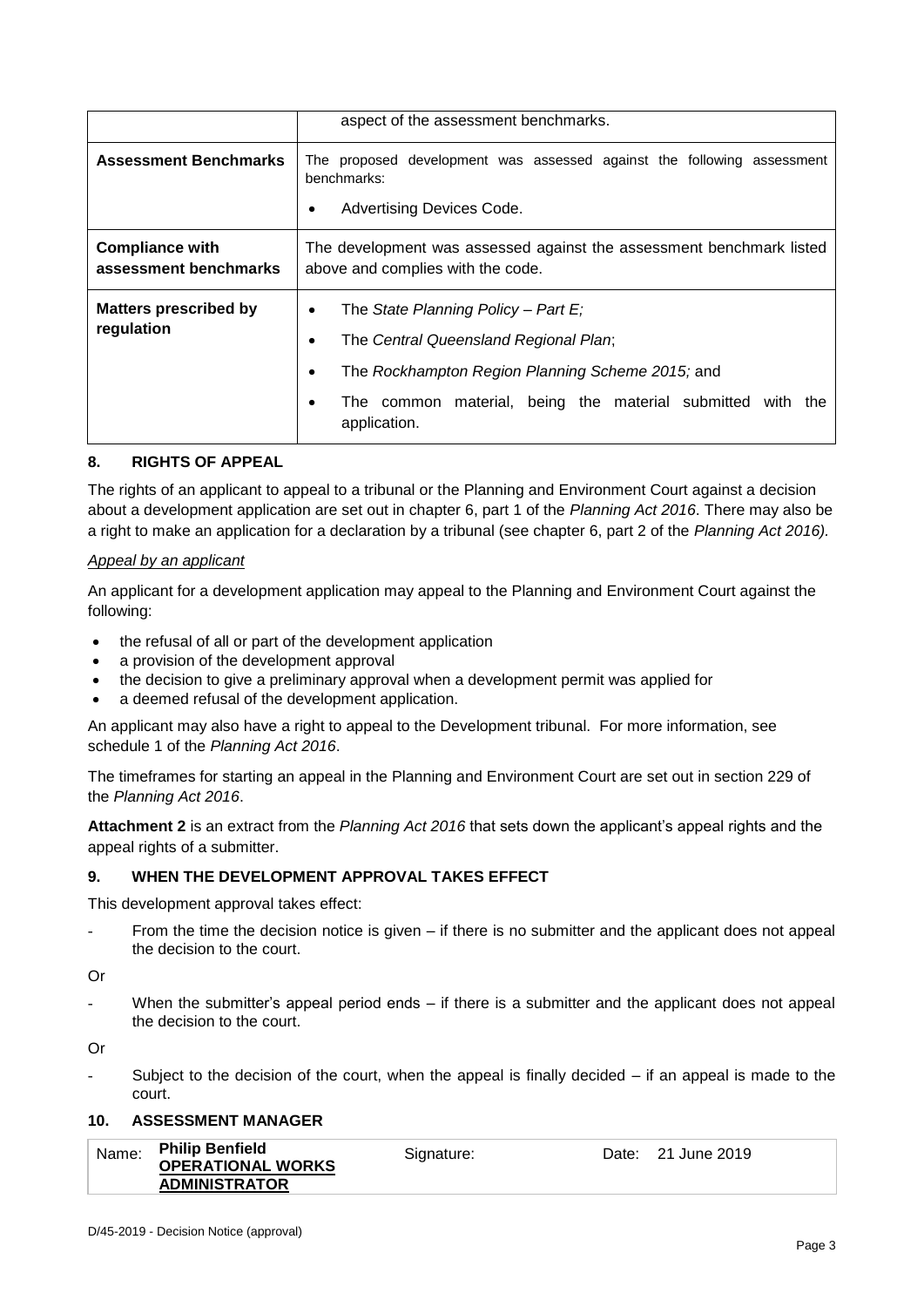#### **Attachment 1 – Conditions of the approval**

*Part 1* **–** *Conditions imposed by the assessment manager [Note: where a condition is imposed about infrastructure under Chapter 4 of the Planning Act 2016, the relevant provision of the Act under which this condition was imposed must be specified.]*

#### **Attachment 2 – Extract on appeal rights**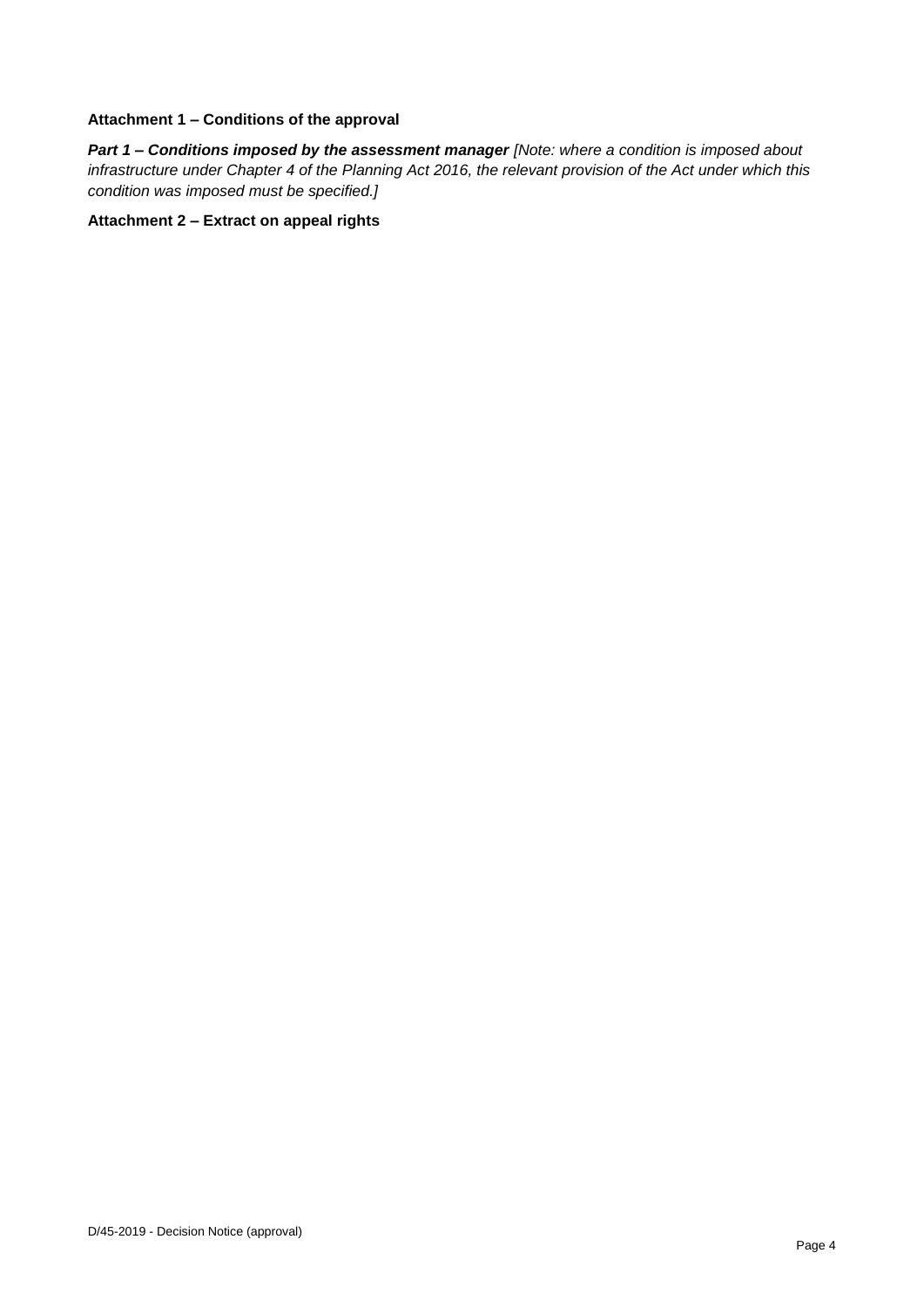

## **Attachment 1 – Part 1**

## **Rockhampton Regional Council Conditions**

*PLANNING ACT 2016*

## 1.0 ADMINISTRATION

- 1.1 The Developer is responsible for ensuring compliance with the Conditions of the approval by an employee, agent, contractor or invitee of the Developer.
- 1.2 Where these Conditions refer to "Council" in relation to requiring Council to approve or to be satisfied as to any matter, or conferring on the Council a function, power or discretion, that role of the Council may be fulfilled in whole or in part by a delegate appointed for that purpose by the Council.
- 1.3 All conditions of this approval must be undertaken and completed:
	- 1.3.1 to Council's satisfaction;
	- 1.3.2 at no cost to Council; and
	- 1.3.3 prior to the commencement of the use,

unless otherwise stated.

- 1.4 The following further development permits are required prior to the commencement of any works on the site:
	- 1.4.1 Building Works.
- 1.5 Unless otherwise stated, all works must be designed, constructed and maintained in accordance with the relevant Council policies, guidelines and standards.

## 2.0 APPROVED PLANS AND DOCUMENTS

2.1 The approved advertising device must be completed and maintained generally in accordance with the approved drawings and documents, except where amended by the conditions of this permit.

| Plan/Document<br>Name | Prepared by | Date          | Reference No.         | Version/<br><u>Issue</u> |
|-----------------------|-------------|---------------|-----------------------|--------------------------|
| Signage Plan          | -           | 12 April 2019 | Rockhampton New Store | Sheet 17                 |

- 2.2 A set of the above approved plans are returned to you as the Consultant. The Consultant is to supply one (1) Approved set to the contractor to be retained on site at all times during construction.
- 2.3 Where there is any conflict between the conditions of this approval and the details shown on the approved plans and documents, the conditions of approval must prevail.
- 2.4 Where conditions require the above plans or documents to be amended, the revised document(s) must be submitted for endorsement by Council prior to the submission of a Development Application for Building Works.
- 2.5 Any proposed changes to the approved stamped plans during the works will be generally considered minor amendments and require Council's approval. The stamped amended plans and a covering letter will be forwarded to the applicant.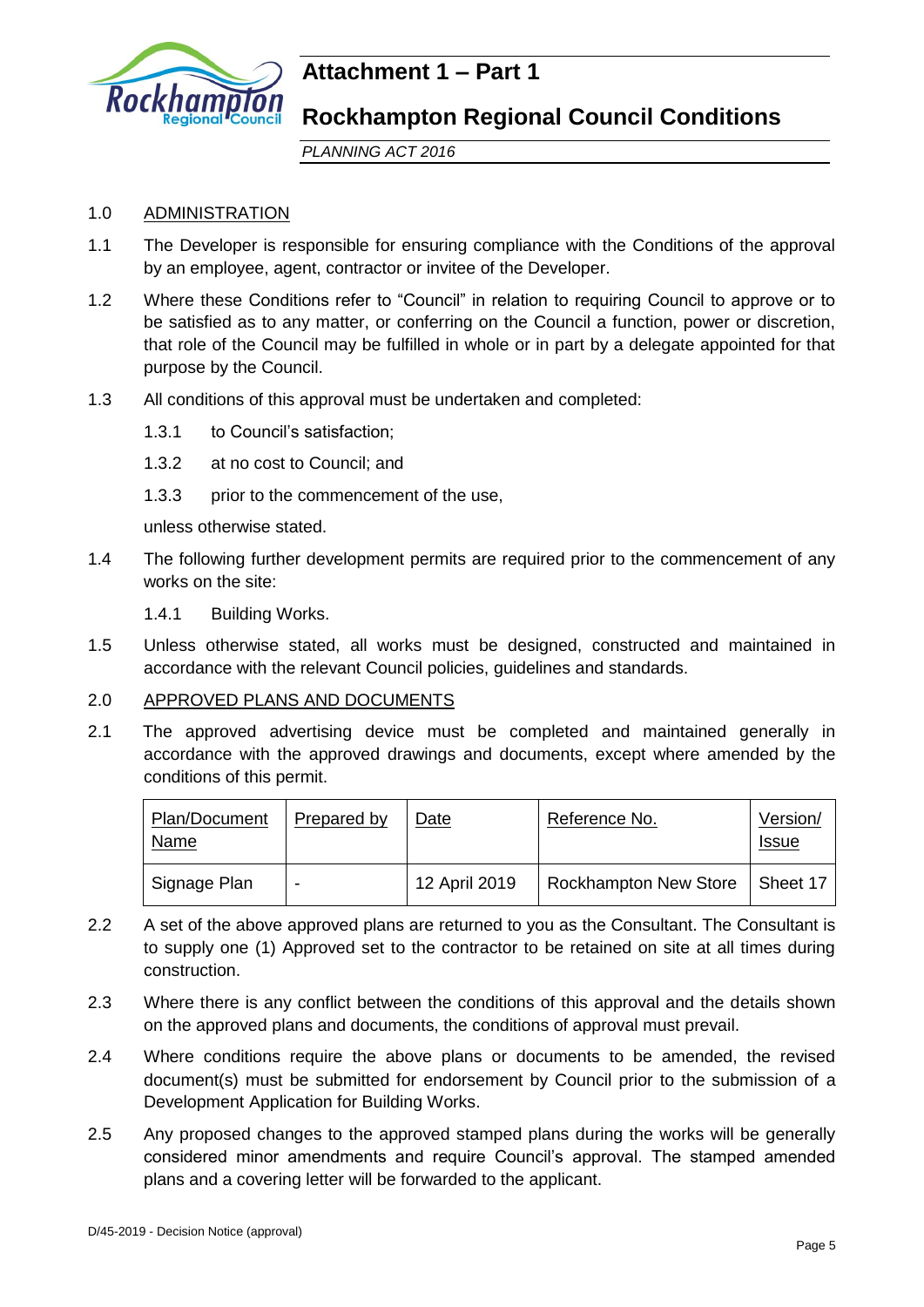## 3.0 OPERATING PROCEDURE

- 3.1 All advertising devices must only display or advertise a matter associated with the primary purpose for which the premises are used, or the purpose stated in this approval.
- 3.2 All text and images displayed on the approved advertising device:
	- 3.2.1 must be static;
	- 3.2.2 must not imitate a traffic control device, move contrary to any traffic control device or include traffic instructions (for example 'stop'); and
	- 3.2.3 must not involve moving parts or flashing lights.
- 3.3 Any lighting devices associated with the advertising device, such as sensory lighting, must be positioned on the site and shielded so as not to cause glare or other nuisance to nearby residents or motorists. Night lighting must be designed, constructed and operated in accordance with '*Australian Standard AS4282 – Control of the obtrusive effects of outdoor*  lighting' and 'Civil Aviation Safety Authority (CASA) Guidelines: Lighting in the vicinity of *aerodromes: Advice to lighting designers'.*

## 4.0 ASSET MANAGEMENT

- 4.1 Any damage to, or alterations necessary, to electricity, telephone, water mains, sewerage mains, stormwater drains, and/or public utility installations resulting from the development or in connection with the development, must be undertaken immediately, at no cost to Council, and completed within the following timeframes:
	- 4.1.1 where damage causes a hazard to pedestrian/traffic safety or interrupts a community service, immediately; or
	- 4.1.2 as soon as reasonably possible as agreed with Council.

## 5.0 ADVERTISING DEVICE CONSTRUCTION AND MAINTENANCE

- 5.1 Council reserves the right for uninterrupted access to the site at all times during construction.
- 5.2 All Construction work and other associated activities are permitted only between 0630 hours and 1800 hours Monday to Saturday. No work is permitted on Sundays or public holidays. All requirements of the *Environmental Protection Act 1994* and the *Environmental Protection Regulation 2008* must be observed at all times.
- 5.3 All construction materials, waste, waste skips, machinery and contractors' vehicles must be located and stored or parked within the site.
- 5.4 Any proposed works within the vicinity (or zone of influence) of existing Council infrastructure will not adversely affect the integrity of the infrastructure. Any restoration works required on existing Council infrastructure as a result of proposed works will be at developer's expense.
- 5.5 All electrical services and systems must comply with *Australian and New Zealand Standard AS/NZS 3000:2007* – "Electrical Installations".
- 5.6 The proposed Pylon sign must be located in the same position as the existing Pylon Sign on the Richardson Road frontage.
- 5.7 All advertising devices must be maintained in a safe and clean condition at all times by the owner of the premises to the same standard as it was when it was installed.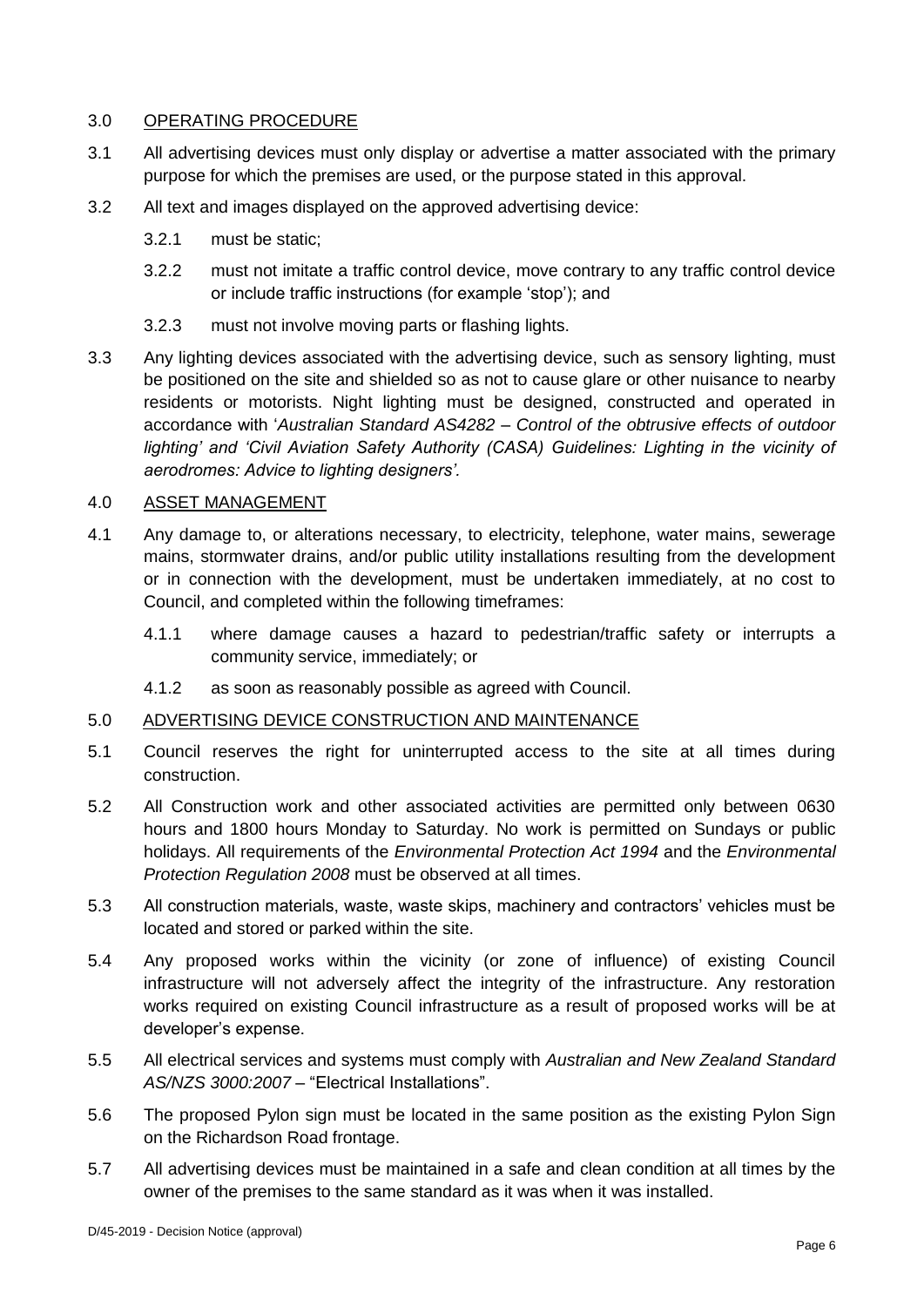## ADVISORY NOTES

## NOTE 1. Aboriginal Cultural Heritage Act, 2003

It is advised that under Section 23 of the *Aboriginal Cultural Heritage Act 2003*, a person who carries out an activity must take all reasonable and practicable measures to ensure the activity does not harm Aboriginal Cultural Heritage (the "cultural heritage duty of care"). Maximum penalties for breaching the duty of care are listed in the Aboriginal Cultural Heritage legislation. The information on Aboriginal Cultural Heritage is available on the Department of Aboriginal and Torres Strait Islander Partnerships website [www.datsip.qld.gov.au.](http://www.datsip.qld.gov.au/)

## NOTE 2. Asbestos Removal

Any demolition and/or removal works involving asbestos materials must be undertaken in accordance with the requirements of the *Work Health and Safety Act 2011* and the *Public Health Act 2005*.

## NOTE 3. General Environmental Duty

General environmental duty under the *Environmental Protection Act 1994* prohibits unlawful environmental nuisance caused by noise, aerosols, particles, dust, ash, fumes, light, odour or smoke beyond the boundaries of the development site during all stages of the development including earthworks, construction and operation.

## NOTE 4. General Safety Of Public During Construction

The *Work Health and Safety Act 2011* and *Manual of Uniform Traffic Control Devices* must be complied with in carrying out any construction works, and to ensure safe traffic control and safe public access in respect of works being constructed on a road.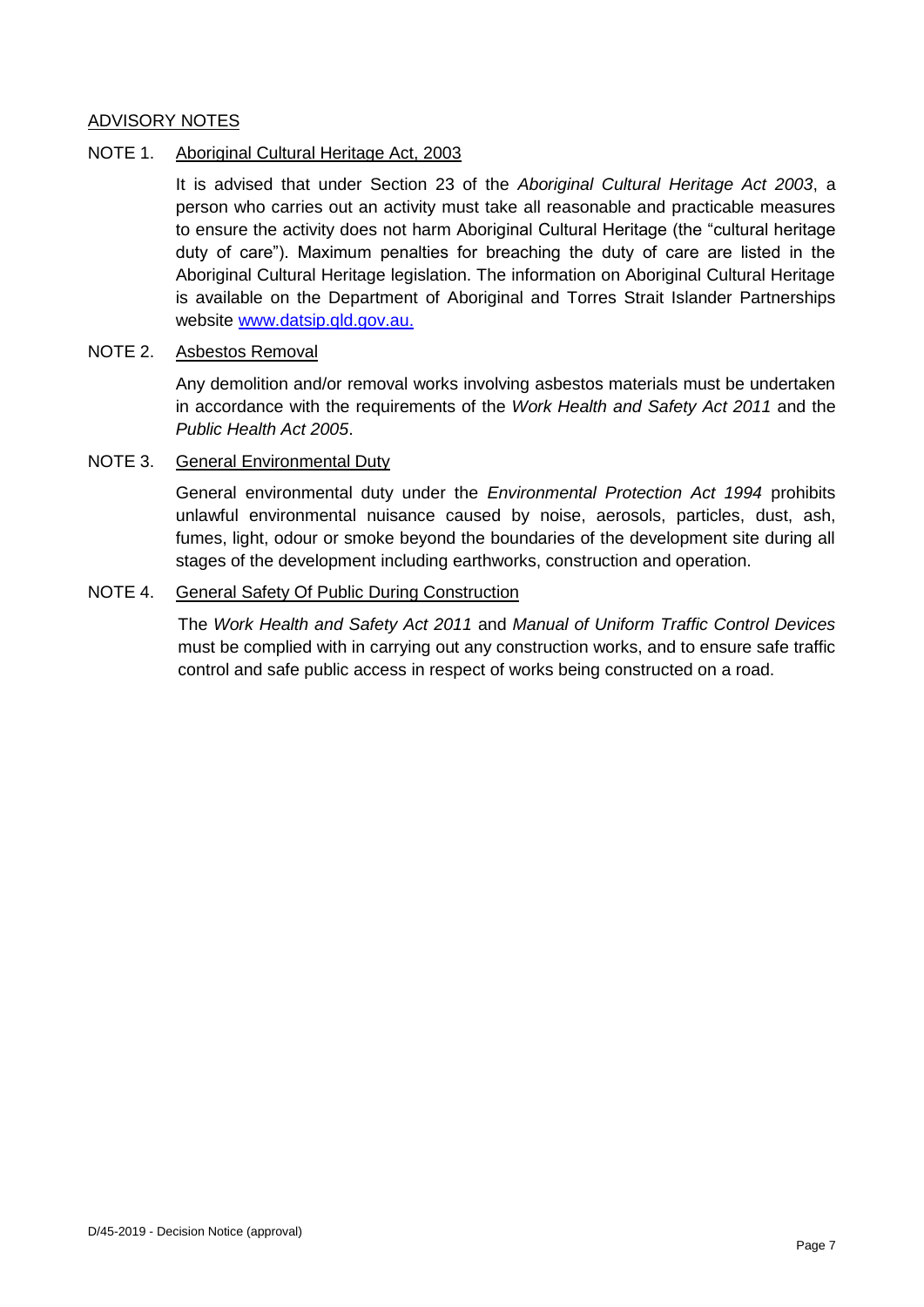

# **Appeal Rights**

*PLANNING ACT 2016*

The following is an extract from the *Planning Act 2016 (Chapter 6)*

## *Appeal rights*

## *229 Appeals to tribunal or P&E Court*

- (1) Schedule 1 states—
	- (a) matters that may be appealed to— (i)either a tribunal or the P&E Court; or (ii)only a tribunal; or
	- (iii)only the P&E Court; and
	- (b) the person—
		- (i)who may appeal a matter (the **appellant**); and (ii)who is a respondent in an appeal of the matter; and (iii)who is a co-respondent in an appeal of the matter; and
		- (iv)who may elect to be a co-respondent in an appeal of the matter.
- (2) An appellant may start an appeal within the appeal period. (3) The **appeal period** is—
	- (a) for an appeal by a building advisory agency—10 business days after a decision notice for the decision is given to the agency or
	- (b) for an appeal against a deemed refusal—at any time after the deemed refusal happens; or
	- (c) for an appeal against a decision of the Minister, under chapter 7, part 4, to register premises or to renew the registration of premises—20 business days after a notice is published under section 269(3)(a) or (4); or
	- (d) for an appeal against an infrastructure charges notice— 20 business days after the infrastructure charges notice is given to the person; or
	- (e) for an appeal about a deemed approval of a development application for which a decision notice has not been given—30 business days after the applicant gives the deemed approval notice to the assessment manager; or
	- (f) for any other appeal—20 business days after a notice of the decision for the matter, including an enforcement notice, is given to the person.

#### Note—

See the P&E Court Act for the court's power to extend the appeal period.

- (4) Each respondent and co-respondent for an appeal may be heard in the appeal.
- (5) If an appeal is only about a referral agency's response, the assessment manager may apply to the tribunal or P&E Court to withdraw from the appeal.
- (6) To remove any doubt, it is declared that an appeal against an infrastructure charges notice must not be about—
	- (a) the adopted charge itself; or
	- (b) for a decision about an offset or refund—
		- (i) the establishment cost of trunk infrastructure identified in a LGIP; or

(ii) the cost of infrastructure decided using the method

included in the local government's charges resolution.

## **230 Notice of appeal**

- (1) An appellant starts an appeal by lodging, with the registrar of the tribunal or P&E Court, a notice of appeal that—
	- (a) is in the approved form; and
	- (b) succinctly states the grounds of the appeal.
- (2) The notice of appeal must be accompanied by the required fee.
- (3) The appellant or, for an appeal to a tribunal, the registrar must, within the service period, give a copy of the notice of appeal to—
- (a) the respondent for the appeal; and
- D/45-2019 Decision Notice (approval)
- (b) each co-respondent for the appeal; and
- (c) for an appeal about a development application under schedule 1, table 1, item 1—each principal submitter for the development application; and
- (d) for an appeal about a change application under schedule 1, table 1, item 2—each principal submitter for the change application; and
- (e) each person who may elect to become a co-respondent for the appeal, other than an eligible submitter who is not a principal submitter in an appeal under paragraph (c) or (d); and
- (f) for an appeal to the P&E Court—the chief executive; and
- (g) for an appeal to a tribunal under another Act—any other person who the registrar considers appropriate.
- (4) The **service period** is—
	- (a) if a submitter or advice agency started the appeal in the P&E Court-2 business days after the appeal is started; or

(b) otherwise—10 business days after the appeal is started.

- (5) A notice of appeal given to a person who may elect to be a co-respondent must state the effect of subsection
- (6) A person elects to be a co-respondent by filing a notice of election, in the approved form, within 10 business days after the notice of appeal is given to the person*.*

## **231 Other appeals**

- (1) Subject to this chapter, schedule 1 and the P&E Court Act, unless the Supreme Court decides a decision or other matter under this Act is affected by jurisdictional error, the decision or matter is non-appealable.
- (2) The Judicial Review Act 1991, part 5 applies to the decision or matter to the extent it is affected by jurisdictional error.
- (3) A person who, but for subsection (1) could have made an application under the Judicial Review Act 1991 in relation to the decision or matter, may apply under part 4 of that Act for a statement of reasons in relation to the decision or matter
- (4) In this section— **decision** includes—
	- (a) conduct engaged in for the purpose of making a decision; and
	- (b) other conduct that relates to the making of a decision; and
	- (c) the making of a decision or the failure to make a decision; and
	- (d) a purported decision; and
	- (e) a deemed refusal.

**non-appealable**, for a decision or matter, means the decision or matter—

- (a) is final and conclusive; and
- (b) may not be challenged, appealed against, reviewed, quashed, set aside or called into question in any other way under the Judicial Review Act 1991 or otherwise, whether by the Supreme Court, another court, a tribunal or another entity; and
- (c) is not subject to any declaratory, injunctive or other order of the Supreme Court, another court, a tribunal or another entity on any ground.

## **232 Rules of the P&E Court**

- (1) A person who is appealing to the P&E Court must comply with the rules of the court that apply to the appeal.
- (2) However, the P&E Court may hear and decide an appeal even if the person has not complied with rules of the P&E Court.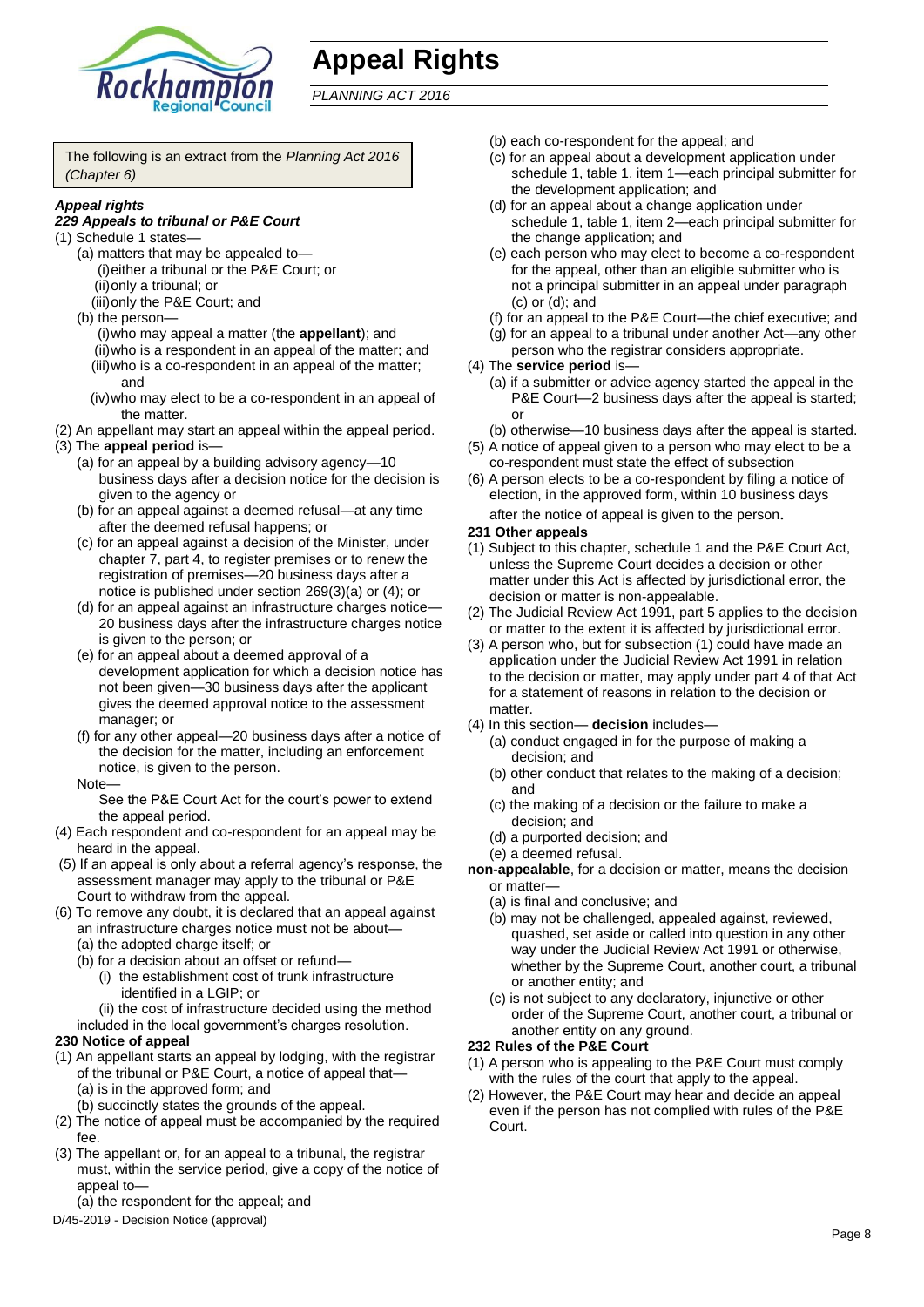

## **Appeal Rights**

*PLANNING ACT 2016*

## **Schedule 1**

#### **Appeals section 229 1 Appeal rights and parties to appeals**

- (1) Table 1 states the matters that may be appealed to—(a) the P&E court; or (b) a tribunal.
- (2) However, table 1 applies to a tribunal only if the matter involves-
	- (a) the refusal, or deemed refusal of a development application, for—
	- (i) a material change of use for a classified building; or
	- (ii) operational work associated with building work, a retaining wall, or a tennis court; or
	- (b) a provision of a development approval for—
	- (i) a material change of use for a classified building; or
- (ii) operational work associated with building work, a retaining wall, or a tennis court; or
	- (c) if a development permit was applied for—the decision to give a preliminary approval for—
		- (i) a material change of use for a classified building; or
		- (ii) operational work associated with building work, a retaining wall, or a tennis court; or
	- (d) a development condition if—
		- (i) the development approval is only for a material change of use that involves the use of a building classified under the Building Code as a class 2 building; and
		- (ii) the building is, or is proposed to be, not more than 3 storeys; and
		- (iii) the proposed development is for not more than 60 sole-occupancy units; or
	- (e) a decision for, or a deemed refusal of, an extension application for a development approval that is only for a material change of use of a classified building; or
	- (f) a decision for, or a deemed refusal of, a change application for a development approval that is only for a material change of use of a classified building; or
	- (g) a matter under this Act, to the extent the matter relates to—
		- (i) the Building Act, other than a matter under that Act that may or must be decided by the Queensland Building and Construction Commission; or
		- (ii) the Plumbing and Drainage Act, part 4 or 5; or
	- (h) a decision to give an enforcement notice in relation to a matter under paragraphs (a) to (g); or
	- (i) a decision to give an infrastructure charges notice; or
	- (j) the refusal, or deemed refusal, of a conversion application; or
	- (k) a matter that, under another Act, may be appealed to the tribunal; or
	- (l) a matter prescribed by regulation.
- (3) Also, table 1 does not apply to a tribunal if the matter
- involves—
	- (a) for a matter in subsection  $(2)(a)$  to  $(d)$ -
		- (i) a development approval for which the development application required impact assessment; and
		- (ii) a development approval in relation to which the assessment manager received a properly made submission for the development application; or
	- (b) a provision of a development approval about the identification or inclusion, under a variation approval, of a matter for the development.
- (4) Table 2 states the matters that may be appealed only to the P&E Court.
- (5) Table 3 states the matters that may be appealed only to the tribunal.
- (6) In each table—
	- (a) column 1 states the appellant in the appeal; and
	- (b) column 2 states the respondent in the appeal; and
	- (c) column 3 states the co-respondent (if any) in the appeal; and
- (d) column 4 states the co-respondents by election (if any) in the appeal.
- (7) If the chief executive receives a notice of appeal under section 230(3)(f), the chief executive may elect to be a corespondent in the appeal.

#### **Table 1 Appeals to the P&E Court and, for certain matters, to a tribunal**

1. Development applications

An appeal may be made against—

(a) the refusal of all or part of the development application; or

(b) the deemed refusal of the development application; or

(c) a provision of the development approval; or

(d) if a development permit was applied for—the decision to give a preliminary approval.

| Column 1      | Column 2                  | Column 3                                                                                             | Column 4                                                                                                                                     |
|---------------|---------------------------|------------------------------------------------------------------------------------------------------|----------------------------------------------------------------------------------------------------------------------------------------------|
| Appellant     | Respondent                | Co-respondent                                                                                        | Co-respondent by election                                                                                                                    |
|               |                           | $($ if any $)$                                                                                       | (if any)                                                                                                                                     |
| The applicant | The assessment<br>manager | If the appeal is about<br>a concurrence<br>agency's referral<br>response---the<br>concurrence agency | 1 A concurrence agency that is<br>not a co-respondent<br>2 If a chosen Assessment<br>manager is the respondent-<br>the prescribed assessment |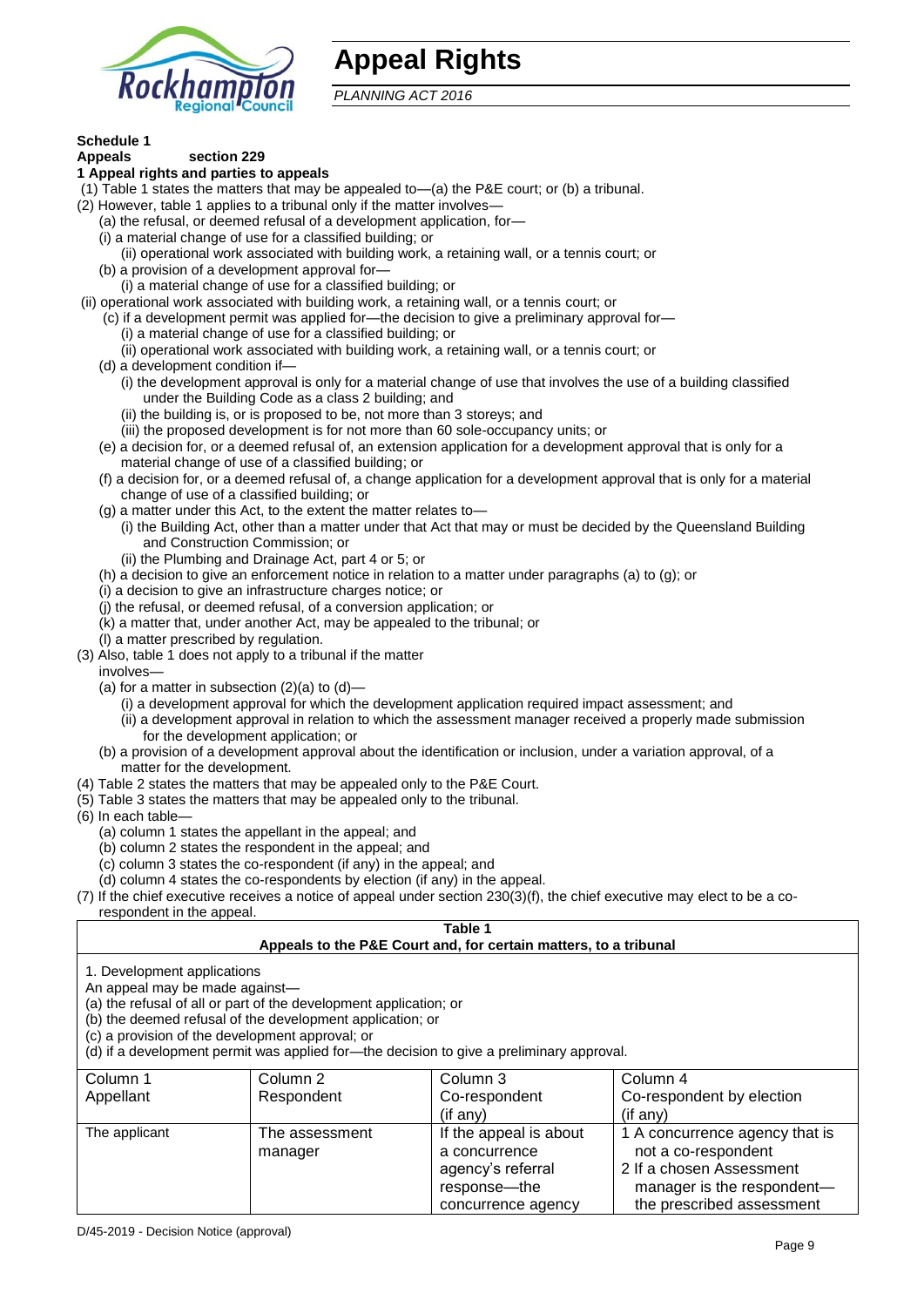| Table 1<br>Appeals to the P&E Court and, for certain matters, to a tribunal                                                                                                                                                                                                                                                                                                                                                                                                                                                                                                                                                                                                                                                                                                                                                                                                                 |                                   |                                                                 |                                                                                                                                                                                                                                                                                                                                                 |  |
|---------------------------------------------------------------------------------------------------------------------------------------------------------------------------------------------------------------------------------------------------------------------------------------------------------------------------------------------------------------------------------------------------------------------------------------------------------------------------------------------------------------------------------------------------------------------------------------------------------------------------------------------------------------------------------------------------------------------------------------------------------------------------------------------------------------------------------------------------------------------------------------------|-----------------------------------|-----------------------------------------------------------------|-------------------------------------------------------------------------------------------------------------------------------------------------------------------------------------------------------------------------------------------------------------------------------------------------------------------------------------------------|--|
|                                                                                                                                                                                                                                                                                                                                                                                                                                                                                                                                                                                                                                                                                                                                                                                                                                                                                             |                                   |                                                                 | manager<br>3 Any eligible advice agency for<br>the application<br>4 Any eligible submitter for the<br>application                                                                                                                                                                                                                               |  |
| 2. Change applications<br>An appeal may be made against-<br>(a) a responsible entity's decision for a change application, other than a decision made by the P&E court; or<br>(b) a deemed refusal of a change application.                                                                                                                                                                                                                                                                                                                                                                                                                                                                                                                                                                                                                                                                  |                                   |                                                                 |                                                                                                                                                                                                                                                                                                                                                 |  |
| Column <sub>1</sub><br>Appellant                                                                                                                                                                                                                                                                                                                                                                                                                                                                                                                                                                                                                                                                                                                                                                                                                                                            | Column <sub>2</sub><br>Respondent | Column <sub>3</sub><br>Co-respondent<br>(if any)                | Column 4<br>Co-respondent by election<br>(if any)                                                                                                                                                                                                                                                                                               |  |
| 1 The applicant<br>2 If the responsible<br>entity is the<br>assessment<br>manager-an<br>affected entity that<br>gave a pre-request<br>notice or response<br>notice                                                                                                                                                                                                                                                                                                                                                                                                                                                                                                                                                                                                                                                                                                                          | The responsible<br>entity         | If an affected entity<br>starts the appeal-the<br>applicant     | 1 A concurrence agency for the<br>development application<br>2 If a chosen assessment<br>manager is the respondent-<br>the prescribed assessment<br>manager<br>3 A private certifier for the<br>development application<br>4 Any eligible advice agency for<br>the change application<br>5 Any eligible submitter for the<br>change application |  |
| 3. Extension applications<br>An appeal may be made against-<br>(a) the assessment manager's decision about an extension application; or<br>(b) a deemed refusal of an extension application.                                                                                                                                                                                                                                                                                                                                                                                                                                                                                                                                                                                                                                                                                                |                                   |                                                                 |                                                                                                                                                                                                                                                                                                                                                 |  |
| Column <sub>1</sub><br>Appellant                                                                                                                                                                                                                                                                                                                                                                                                                                                                                                                                                                                                                                                                                                                                                                                                                                                            | Column <sub>2</sub><br>Respondent | Column 3<br>Co-respondent<br>(if any)                           | Column 4<br>Co-respondent by election<br>(if any)                                                                                                                                                                                                                                                                                               |  |
| 1 The applicant<br>1<br>For a matter other<br>$\overline{2}$<br>than a deemed<br>refusal of an<br>extension<br>application $-$ a<br>concurrence<br>agency, other than<br>the chief executive,<br>for the application                                                                                                                                                                                                                                                                                                                                                                                                                                                                                                                                                                                                                                                                        | The assessment<br>manager         | If a concurrence<br>agency starts the<br>appeal - the applicant | If a chosen assessment<br>manager is the respondent - the<br>prescribed assessment manager                                                                                                                                                                                                                                                      |  |
| 4. Infrastructure charges notices<br>An appeal may be made against an infrastructure charges notice on 1 or more of the following grounds<br>a) The notice involved an error relating to $-$<br>(i) The application of the relevant adopted charge; or<br>Examples of errors in applying an adopted charge -<br>The incorrect application of gross floor area for a non-residential development<br>Applying an incorrect 'use category', under a regulation, to the development<br>The working out of extra demands, for section 120; or<br>(i)<br>An offset or refund; or<br>(ii)<br>b) The was no decision about an offset or refund; or<br>c) If the infrastructure charges notice states a refund will be given - the timing for giving the refund; or<br>d) The amount of the charge is so unreasonable that no reasonable relevant local government could have<br>imposed the amount. |                                   |                                                                 |                                                                                                                                                                                                                                                                                                                                                 |  |
| Column 1<br>Appellant                                                                                                                                                                                                                                                                                                                                                                                                                                                                                                                                                                                                                                                                                                                                                                                                                                                                       | Column <sub>2</sub><br>Respondent | Column 3<br>Co-respondent<br>(if any)                           | Column 4<br>Co-respondent by election<br>(if any)                                                                                                                                                                                                                                                                                               |  |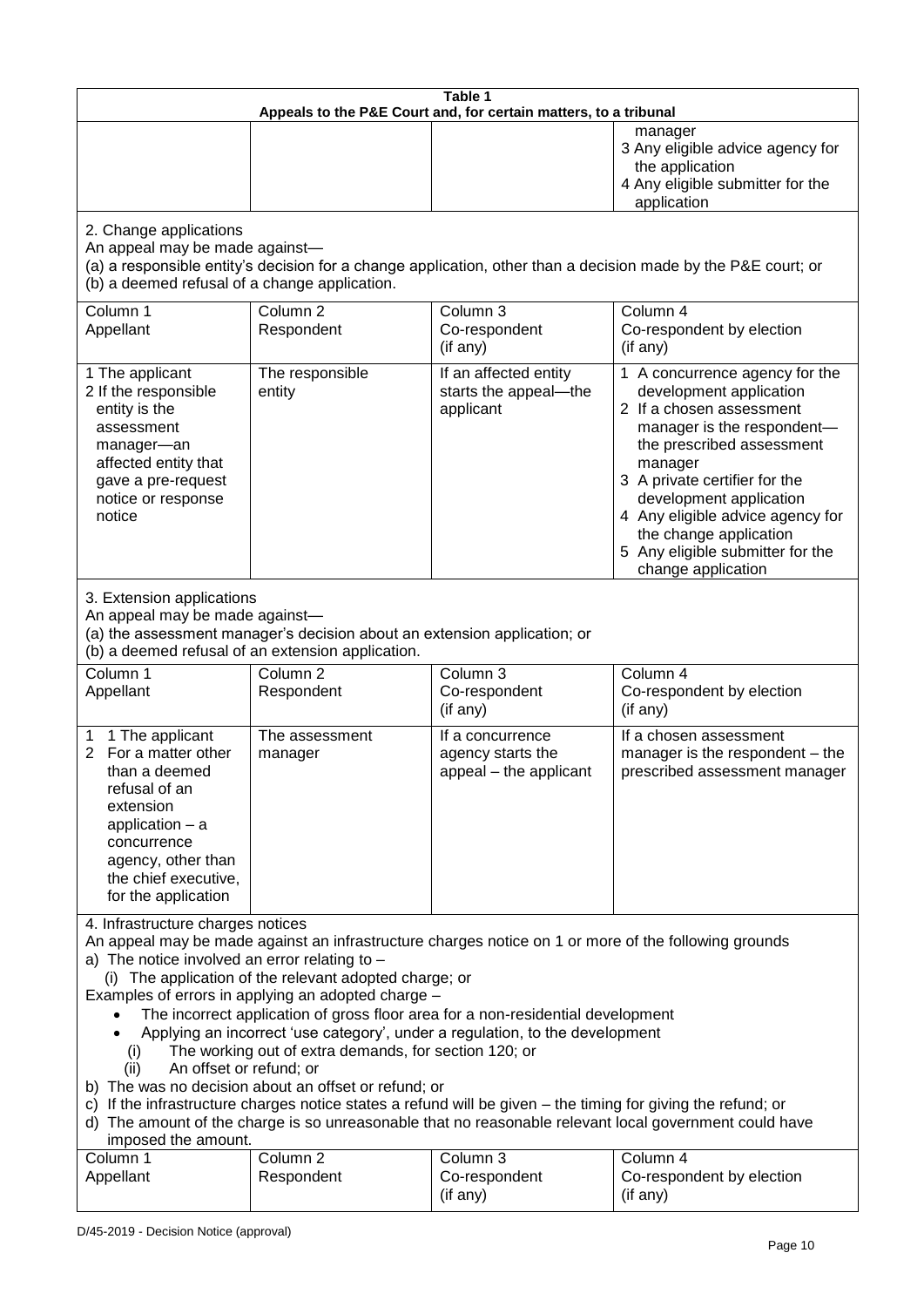|                                                                                                                                                                                                                                                  |                                                                           | Table 1<br>Appeals to the P&E Court and, for certain matters, to a tribunal |                                                                                                                                                                            |  |
|--------------------------------------------------------------------------------------------------------------------------------------------------------------------------------------------------------------------------------------------------|---------------------------------------------------------------------------|-----------------------------------------------------------------------------|----------------------------------------------------------------------------------------------------------------------------------------------------------------------------|--|
| The person given the<br>Infrastructure charges<br>notice                                                                                                                                                                                         | The local government<br>that gave the<br>infrastructure charges<br>notice |                                                                             |                                                                                                                                                                            |  |
| 5. Conversion applications<br>An appeal may be made against-<br>(a) the refusal of a conversion application; or                                                                                                                                  | (b) a deemed refusal of a conversion application.                         |                                                                             |                                                                                                                                                                            |  |
| Column 1<br>Appellant                                                                                                                                                                                                                            | Column 2<br>Respondent                                                    | Column 3<br>Co-respondent<br>(if any)                                       | Column 4<br>Co-respondent by election<br>(if any)                                                                                                                          |  |
| The applicant                                                                                                                                                                                                                                    | The local government<br>to which the conversion<br>application was made   | $\blacksquare$                                                              | ä,                                                                                                                                                                         |  |
| 6. Enforcement notices                                                                                                                                                                                                                           | An appeal may be made against the decision to give an enforcement notice. |                                                                             |                                                                                                                                                                            |  |
| Column 1<br>Appellant                                                                                                                                                                                                                            | Column <sub>2</sub><br>Respondent                                         | Column 3<br>Co-respondent<br>(if any)                                       | Column 4<br>Co-respondent by election<br>(if any)                                                                                                                          |  |
| The person given the<br>enforcement notice                                                                                                                                                                                                       | The enforcement<br>authority                                              |                                                                             | If the enforcement authority is<br>not the local government for<br>the premises in relation to which<br>the offence is alleged to have<br>happened-the local<br>government |  |
|                                                                                                                                                                                                                                                  |                                                                           |                                                                             |                                                                                                                                                                            |  |
| <b>Table 2</b><br>Appeals to the P&E Court only                                                                                                                                                                                                  |                                                                           |                                                                             |                                                                                                                                                                            |  |
| 1. Appeals from tribunal<br>An appeal may be made against a decision of a tribunal, other than a decision under<br>section 252, on the ground of-<br>(a) an error or mistake in law on the part of the tribunal; or<br>(b) jurisdictional error. |                                                                           |                                                                             |                                                                                                                                                                            |  |
| Column 1<br>Appellant                                                                                                                                                                                                                            | Column 2<br>Respondent                                                    | Column 3<br>Co-respondent<br>(if any)                                       | Column 4<br>Co-respondent by election<br>(if any)                                                                                                                          |  |
| A party to the<br>proceedings for the<br>decision                                                                                                                                                                                                | The other party to the<br>proceedings for the<br>decision                 | $\blacksquare$                                                              | $\overline{\phantom{a}}$                                                                                                                                                   |  |
| 2. Eligible submitter appeals                                                                                                                                                                                                                    |                                                                           |                                                                             |                                                                                                                                                                            |  |

An appeal may be made against the decision to give a development approval, or an approval for a change application, to the extent that the decision relates to—

(a) any part of the development application for the development approval that required impact assessment; or (b) a variation request.

| Column 1<br>Appellant                                                                                                                                           | Column 2<br>Respondent                                                                                                     | Column 3<br>Co-respondent<br>(if any)                                                                                     | Column 4<br>Co-respondent by election<br>(if any)    |
|-----------------------------------------------------------------------------------------------------------------------------------------------------------------|----------------------------------------------------------------------------------------------------------------------------|---------------------------------------------------------------------------------------------------------------------------|------------------------------------------------------|
| 1 For a development<br>application-an<br>eligible submitter for<br>the development<br>application<br>2 For a change<br>application-an<br>eligible submitter for | 1 For a development<br>application-the<br>assessment<br>manager<br>2 For a change<br>application-the<br>responsible entity | 1 The applicant<br>2 If the appeal is about<br>a concurrence<br>agency's referral<br>response---the<br>concurrence agency | Another eligible<br>submitter for the<br>application |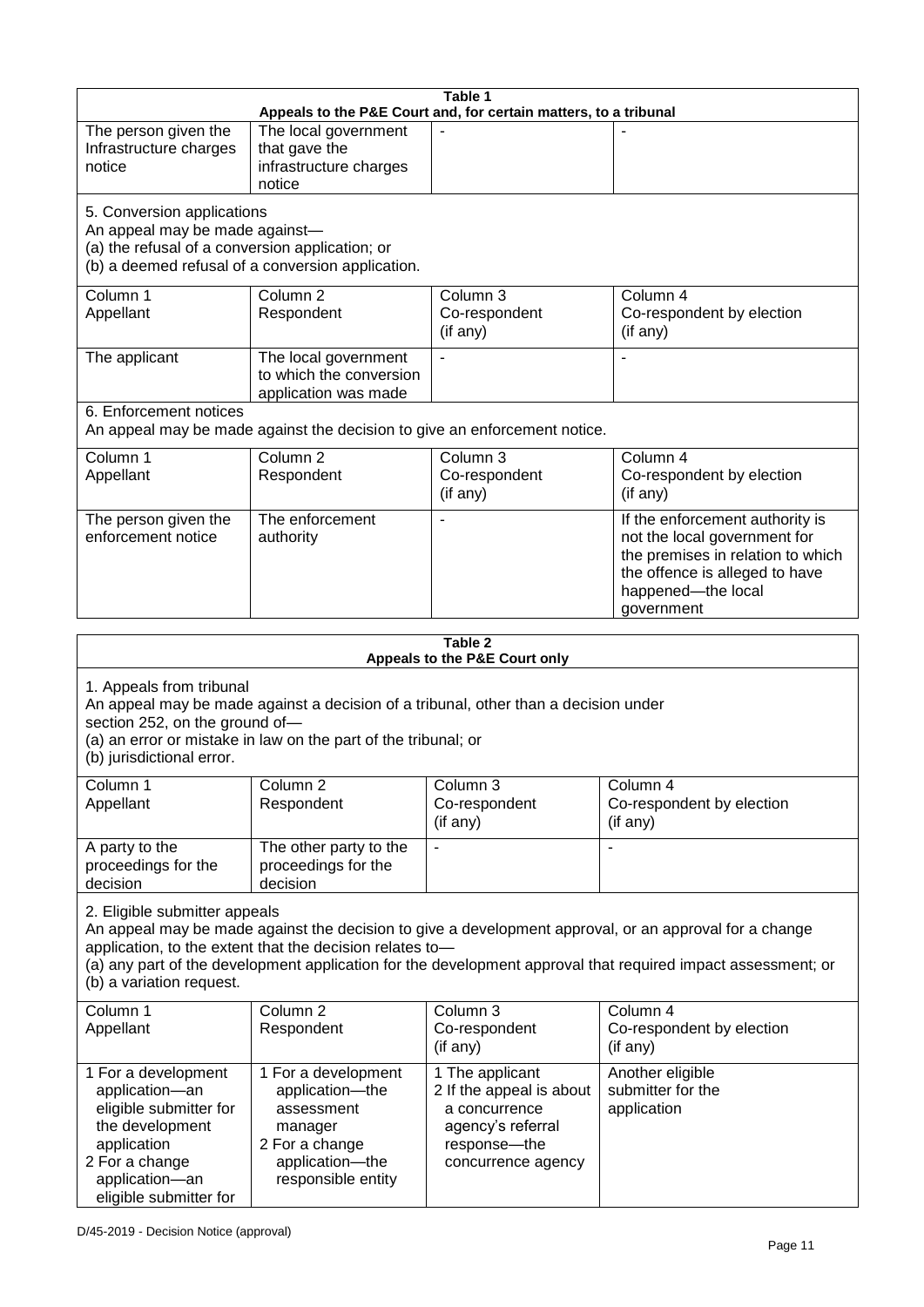| Table 2<br>Appeals to the P&E Court only                                                                                                                                                                                                                                                                                                                                                                           |                                                                                                                            |                                                                                                                         |                                                                                        |
|--------------------------------------------------------------------------------------------------------------------------------------------------------------------------------------------------------------------------------------------------------------------------------------------------------------------------------------------------------------------------------------------------------------------|----------------------------------------------------------------------------------------------------------------------------|-------------------------------------------------------------------------------------------------------------------------|----------------------------------------------------------------------------------------|
| the change<br>application                                                                                                                                                                                                                                                                                                                                                                                          |                                                                                                                            |                                                                                                                         |                                                                                        |
| 3. Eligible submitter and eligible advice agency appeals<br>An appeal may be made against a provision of a development approval, or failure to<br>include a provision in the development approval, to the extent the matter relates to-<br>(a) any part of the development application or the change application, for the development approval, that<br>required impact assessment; or<br>(b) a variation request. |                                                                                                                            |                                                                                                                         |                                                                                        |
| Column 1<br>Appellant                                                                                                                                                                                                                                                                                                                                                                                              | Column <sub>2</sub><br>Respondent                                                                                          | Column 3<br>Co-respondent<br>(if any)                                                                                   | Column 4<br>Co-respondent by election<br>(if any)                                      |
| 1 For a development<br>application-an<br>eligible submitter for<br>the development<br>application<br>2 For a change<br>application-an<br>eligible submitter for<br>the change<br>application<br>3 An eligible advice<br>agency for the<br>development<br>application or<br>change application                                                                                                                      | 1 For a development<br>application-the<br>assessment<br>manager<br>2 For a change<br>application-the<br>responsible entity | 1 The applicant<br>2 If the appeal is about<br>a concurrence<br>agency's referral<br>response-the<br>concurrence agency | Another eligible submitter for the<br>application                                      |
| 4. Compensation claims<br>An appeal may be made against-<br>(a) a decision under section 32 about a compensation claim; or<br>(b) a decision under section 265 about a claim for compensation; or<br>(c) a deemed refusal of a claim under paragraph (a) or (b).                                                                                                                                                   |                                                                                                                            |                                                                                                                         |                                                                                        |
| Column 1<br>Appellant                                                                                                                                                                                                                                                                                                                                                                                              | Column <sub>2</sub><br>Respondent                                                                                          | Column 3<br>Co-respondent<br>(if any)                                                                                   | Column 4<br>Co-respondent by election<br>(if any)                                      |
| A person dissatisfied<br>with the decision                                                                                                                                                                                                                                                                                                                                                                         | The local<br>government to which<br>the claim was made                                                                     |                                                                                                                         |                                                                                        |
| 5. Registered premises<br>An appeal may be made against a decision of the Minister under chapter 7, part 4.                                                                                                                                                                                                                                                                                                        |                                                                                                                            |                                                                                                                         |                                                                                        |
| Column 1<br>Appellant                                                                                                                                                                                                                                                                                                                                                                                              | Column <sub>2</sub><br>Respondent                                                                                          | Column 3<br>Co-respondent<br>(if any)                                                                                   | Column 4<br>Co-respondent by election<br>(if any)                                      |
| 1 A person given a<br>decision notice about<br>the decision<br>2 If the decision is to<br>register premises or<br>renew the<br>registration of<br>premises-an owner<br>or occupier of<br>premises in the<br>affected area for the<br>registered premises<br>who is dissatisfied<br>with the decision                                                                                                               | The Minister                                                                                                               |                                                                                                                         | If an owner or occupier starts the<br>appeal - the owner of the<br>registered premises |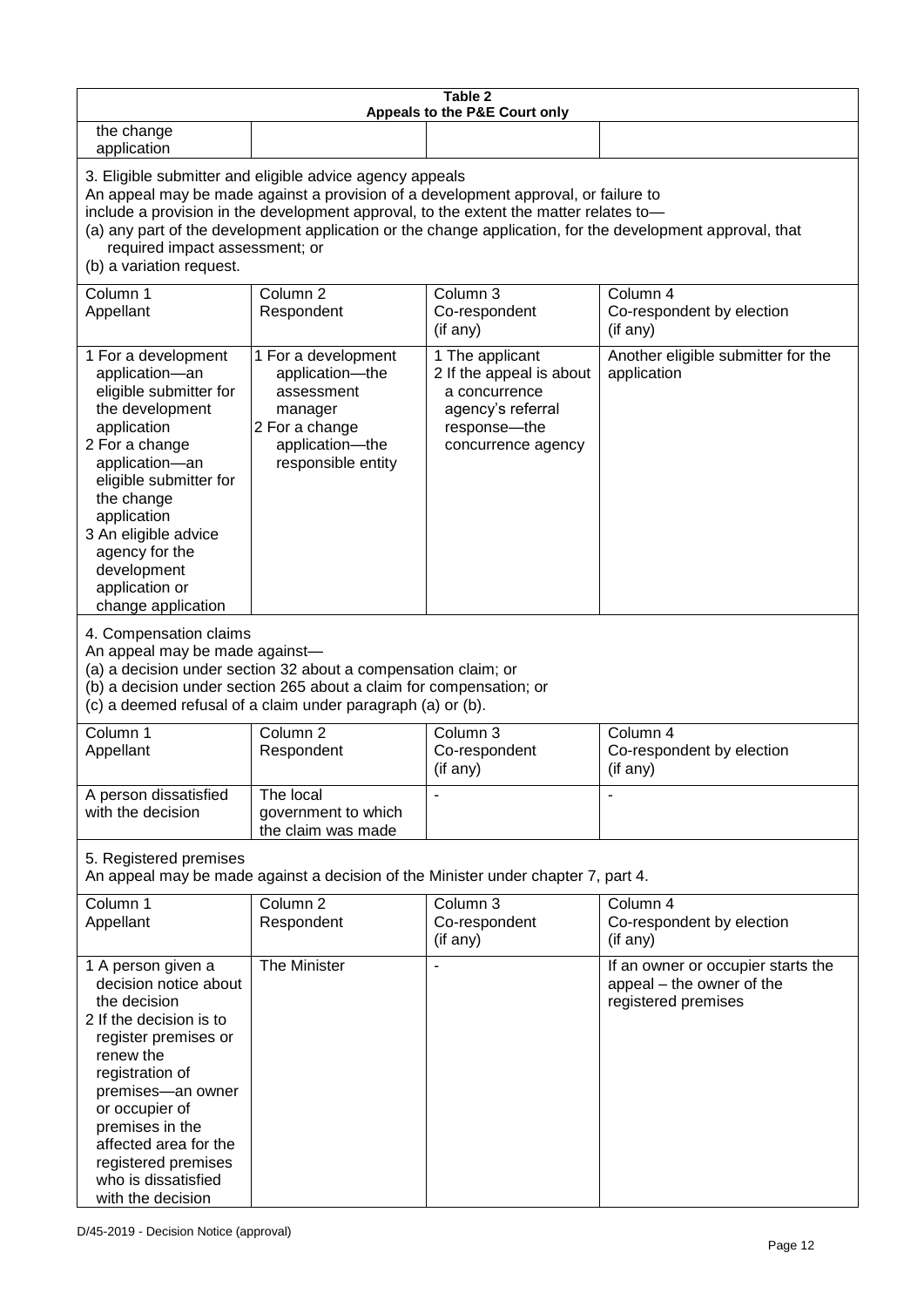#### **Table 2 Appeals to the P&E Court only**

6. Local laws

An appeal may be made against a decision of a local government, or conditions applied,

under a local law about—

(a) the use of premises, other than a use that is the natural and ordinary consequence of prohibited development; or

(b) the erection of a building or other structure.

| Column 1<br>Appellant                                                                                               | Column 2<br>Respondent | Column 3<br>Co-respondent<br>(if any) | Column 4<br>Co-respondent by election<br>(if any) |
|---------------------------------------------------------------------------------------------------------------------|------------------------|---------------------------------------|---------------------------------------------------|
| A person who-<br>(a) applied for the<br>decision; and<br>(b) is dissatisfied with<br>the decision or<br>conditions. | The local government   | ٠                                     |                                                   |

| Table 3<br>Appeals to the tribunal only                                                                                                                                                                                                                                                            |                                                              |                                       |                                                                                                                                                                             |  |
|----------------------------------------------------------------------------------------------------------------------------------------------------------------------------------------------------------------------------------------------------------------------------------------------------|--------------------------------------------------------------|---------------------------------------|-----------------------------------------------------------------------------------------------------------------------------------------------------------------------------|--|
| 1. Building advisory agency appeals<br>An appeal may be made against giving a development approval for building work to the extent the building<br>work required code assessment against the building assessment provisions.                                                                       |                                                              |                                       |                                                                                                                                                                             |  |
| Column <sub>1</sub><br>Appellant                                                                                                                                                                                                                                                                   | Column <sub>2</sub><br>Respondent                            | Column 3<br>Co-respondent<br>(if any) | Column 4<br>Co-respondent by election<br>(if any)                                                                                                                           |  |
| A building advisory<br>agency for the<br>development application<br>related to the approval                                                                                                                                                                                                        | The assessment<br>manager                                    | The applicant                         | 1 A concurrence agency for the<br>development application<br>related to the approval<br>2 A private certifier for the<br>development application<br>related to the approval |  |
| 3. Certain decisions under the Building Act and the Plumbing and Drainage Act<br>An appeal may be made against a decision under-<br>(a) the Building Act, other than a decision made by the Queensland Building and Construction Commission; or<br>(b) the Plumbing and Drainage Act, part 4 or 5. |                                                              |                                       |                                                                                                                                                                             |  |
| Column 1<br>Appellant                                                                                                                                                                                                                                                                              | Column <sub>2</sub><br>Respondent                            | Column 3<br>Co-respondent<br>(if any) | Column 4<br>Co-respondent by election<br>(if any)                                                                                                                           |  |
| A person who received,<br>or was entitled to<br>receive, notice of the<br>decision                                                                                                                                                                                                                 | The person who made<br>the decision                          |                                       |                                                                                                                                                                             |  |
| 4. Local government failure to decide application under the Building Act<br>An appeal may be made against a local government's failure to decide an application under the Building Act<br>within the period required under that Act.                                                               |                                                              |                                       |                                                                                                                                                                             |  |
| Column 1<br>Appellant                                                                                                                                                                                                                                                                              | Column <sub>2</sub><br>Respondent                            | Column 3<br>Co-respondent<br>(if any) | Column 4<br>Co-respondent by election<br>(if any)                                                                                                                           |  |
| A person who was<br>entitled to receive,<br>notice of the decision                                                                                                                                                                                                                                 | The local government<br>to which the<br>application was made |                                       |                                                                                                                                                                             |  |